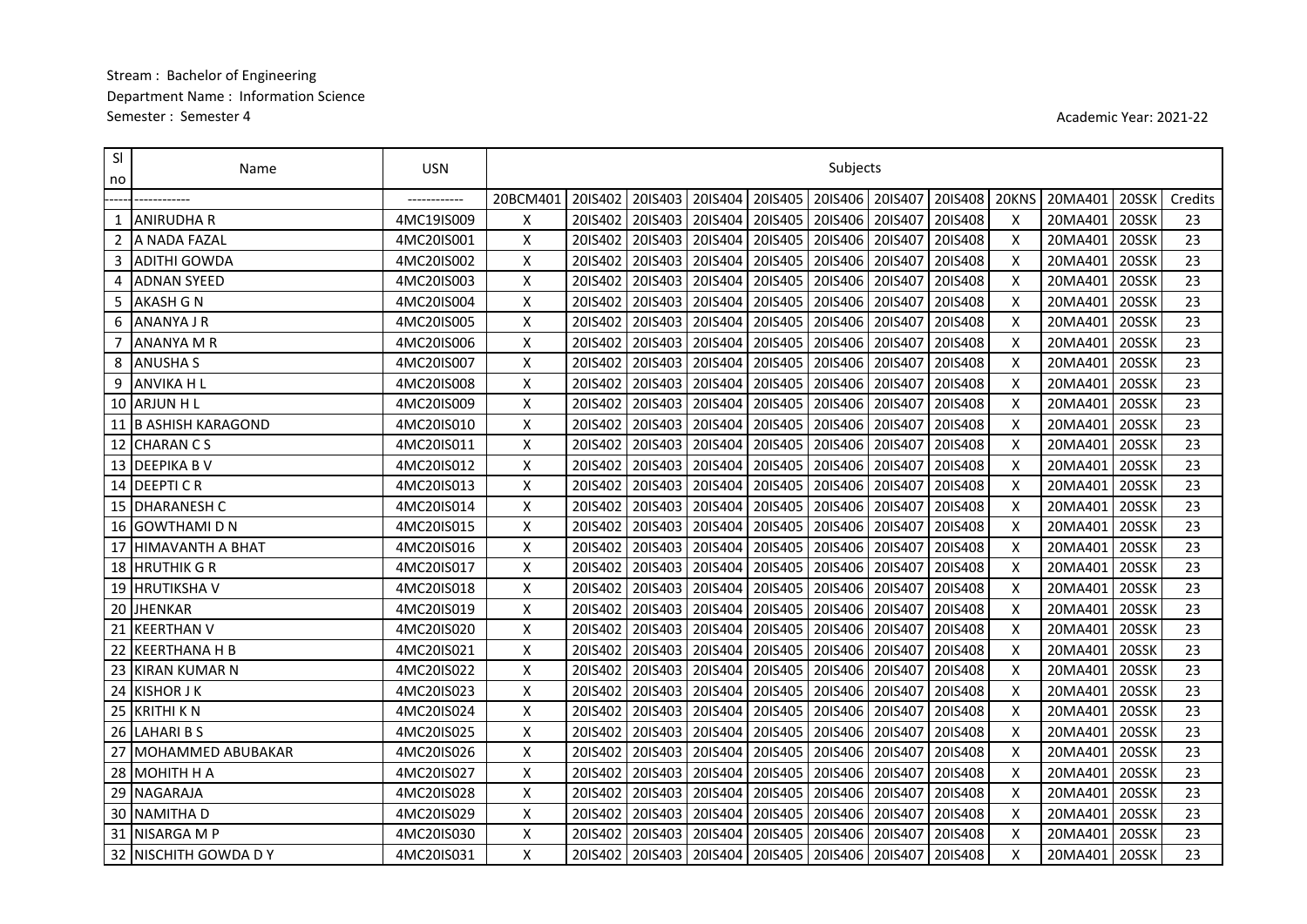| 33 INITHISH SAGAR D             | 4MC20IS032                                                             | X        |         | 2015402   2015403   2015404   2015405   2015406   2015407 |                   |         |                 |         | 20IS408       | X     | 20MA401   20SSK |       | 23 |
|---------------------------------|------------------------------------------------------------------------|----------|---------|-----------------------------------------------------------|-------------------|---------|-----------------|---------|---------------|-------|-----------------|-------|----|
| 34 INOOR MOINUDDIN H S          | 4MC20IS033                                                             | X        | 20IS402 | 20IS403   20IS404                                         |                   | 20IS405 | 20IS406         | 20IS407 | 20IS408       | X     | 20MA401         | 20SSK | 23 |
| 35 IP S AMRUTHA LAKSHMI         | 4MC20IS034                                                             | X        | 20IS402 |                                                           | 201S403   201S404 | 20IS405 | 20IS406         | 20IS407 | 20IS408       | X     | 20MA401         | 20SSK | 23 |
| 36 PRACHALA B C                 | 4MC20IS035                                                             | X        | 20IS402 | 20IS403                                                   | 20IS404           | 20IS405 | 20IS406         | 20IS407 | 20IS408       | X     | 20MA401         | 20SSK | 23 |
| 37   PRARTHANA K                | 4MC20IS036                                                             | X        | 20IS402 | 20IS403                                                   | 20IS404           | 20IS405 | 20IS406         | 20IS407 | 20IS408       | X     | 20MA401         | 20SSK | 23 |
| 38 RAHUL D                      | 4MC20IS037                                                             | X        | 20IS402 | 20IS403                                                   | 20IS404           | 20IS405 | 20IS406         | 20IS407 | 20IS408       | X     | 20MA401         | 20SSK | 23 |
| 39 RAHUL H                      | 4MC20IS038                                                             | X        | 20IS402 | 20IS403                                                   | 20IS404           | 20IS405 | 20IS406         | 20IS407 | 20IS408       | X     | 20MA401         | 20SSK | 23 |
| 40 RAJAN K S                    | 4MC20IS039                                                             | X        | 20IS402 | 20IS403                                                   | 20IS404           | 20IS405 | 20IS406         | 20IS407 | 20IS408       | X     | 20MA401         | 20SSK | 23 |
| 41  RAKSHITHA H A               | 4MC20IS040                                                             | X        | 20IS402 | 20IS403                                                   | 20IS404           | 20IS405 | 20IS406         | 20IS407 | 20IS408       | X     | 20MA401         | 20SSK | 23 |
| 42 IRANJITA MARUTI BADAPPANAVAR | 4MC20IS041                                                             | X        | 20IS402 | 20IS403                                                   | 20IS404           | 20IS405 | 20IS406         | 20IS407 | 20IS408       | X     | 20MA401         | 20SSK | 23 |
| 43 IRISHABH NANDAN B R          | 4MC20IS042                                                             | X        | 20IS402 | 20IS403                                                   | 20IS404           | 20IS405 | 20IS406         | 20IS407 | 20IS408       | X     | 20MA401         | 20SSK | 23 |
| 44 ISAMARTH H M                 | 4MC20IS043                                                             | X        | 20IS402 | 20IS403                                                   | 20IS404           | 20IS405 | 20IS406         | 20IS407 | 20IS408       | X     | 20MA401         | 20SSK | 23 |
| 45  SANCHITHA P                 | 4MC20IS044                                                             | X        | 20IS402 | 20IS403                                                   | 20IS404           | 20IS405 | 20IS406         | 20IS407 | 20IS408       | х     | 20MA401         | 20SSK | 23 |
| 46 SANDEEPA T N                 | 4MC20IS045                                                             | X        | 20IS402 | 20IS403                                                   | 20IS404           | 20IS405 | 20IS406         | 20IS407 | 20IS408       | X     | 20MA401         | 20SSK | 23 |
| 47 SATHVIK RAO                  | 4MC20IS046                                                             | X        | 20IS402 | 20IS403                                                   | 20IS404           | 20IS405 | 20IS406         | 20IS407 | 20IS408       | X     | 20MA401         | 20SSK | 23 |
| 48 SHEETAL S JOSHI              | 4MC20IS047                                                             | X        | 20IS402 | 20IS403                                                   | 20IS404           | 20IS405 | 20IS406         | 20IS407 | 20IS408       | X     | 20MA401         | 20SSK | 23 |
| 49 SHREERAM KAUSHIK K V         | 4MC20IS048                                                             | X        | 20IS402 | 20IS403                                                   | 20IS404           | 20IS405 | 20IS406         | 20IS407 | 20IS408       | X     | 20MA401         | 20SSK | 23 |
| 50 ISHREYA GOWDA N R            | 4MC20IS049                                                             | X        | 20IS402 | 20IS403                                                   | 20IS404           | 20IS405 | 20IS406         | 20IS407 | 20IS408       | X     | 20MA401         | 20SSK | 23 |
| 51 ISINCHANA L                  | 4MC20IS050                                                             | Χ        | 20IS402 | 20IS403                                                   | 20IS404           | 20IS405 | 20IS406         | 20IS407 | 20IS408       | X     | 20MA401         | 20SSK | 23 |
| 52 SPOORTHI C N                 | 4MC20IS051                                                             | Χ        | 20IS402 | 20IS403                                                   | 20IS404           | 20IS405 | 20IS406         | 20IS407 | 20IS408       | X     | 20MA401         | 20SSK | 23 |
| 53 SUDARSHAN M G                | 4MC20IS052                                                             | Χ        | 20IS402 | 20IS403                                                   | 20IS404           | 20IS405 | 20IS406         | 20IS407 | 20IS408       | X     | 20MA401         | 20SSK | 23 |
| 54 <b>I</b> SUMA K              | 4MC20IS053                                                             | X        | 20IS402 | 20IS403                                                   | 20IS404           | 20IS405 | 20IS406         | 20IS407 | 20IS408       | X     | 20MA401         | 20SSK | 23 |
| 55 ISUMUKHA K Y                 | 4MC20IS054                                                             | X        | 20IS402 | 20IS403                                                   | 20IS404           | 20IS405 | 20IS406         | 20IS407 | 20IS408       | Χ     | 20MA401         | 20SSK | 23 |
| 56 SUVIDH JAIN H R              | 4MC20IS055                                                             | X        | 20IS402 | 20IS403                                                   | 20IS404           | 20IS405 | 20IS406         | 20IS407 | 20IS408       | Χ     | 20MA401         | 20SSK | 23 |
| <b>57 ITANUSHREE L</b>          | 4MC20IS056                                                             | X        | 20IS402 | 20IS403                                                   | 20IS404           | 20IS405 | 20IS406         | 20IS407 | 20IS408       | X     | 20MA401         | 20SSK | 23 |
| 58 <b>THEJASWINI B S</b>        | 4MC20IS057                                                             | X        | 20IS402 | 20IS403                                                   | 20IS404           | 20IS405 | 20IS406         | 20IS407 | 20IS408       | X     | 20MA401         | 20SSK | 23 |
| 59 <b>TRUPTHI C M</b>           | 4MC20IS058                                                             | X        | 20IS402 | 20IS403                                                   | 20IS404           | 20IS405 | 20IS406         | 20IS407 | 20IS408       | X     | 20MA401         | 20SSK | 23 |
| 60 VIDYA Y C                    | 4MC20IS059                                                             | X        | 20IS402 | 20IS403                                                   | 20IS404           | 20IS405 | 20IS406         | 20IS407 | 20IS408       | X     | 20MA401         | 20SSK | 23 |
| 61 IYASHAS M D                  | 4MC20IS060                                                             | Χ        | 20IS402 | 20IS403                                                   | 20IS404           | 20IS405 | 20IS406         | 20IS407 | 20IS408       | X     | 20MA401         | 20SSK | 23 |
| 62 IYASHASHWINI M GOWDA         | 4MC20IS061                                                             | Χ        | 20IS402 | 20IS403                                                   | 20IS404           | 20IS405 | 20IS406         | 20IS407 | 20IS408       | X     | 20MA401         | 20SSK | 23 |
| 63 IYASHWANTH R                 | 4MC20IS062                                                             | X        | 20IS402 | 20IS403                                                   | 20IS404           | 20IS405 | 20IS406         | 20IS407 | 20IS408       | X     | 20MA401         | 20SSK | 23 |
| 64 ISHARATH KUMAR Y S           | MCE21IS400D01                                                          | 20BCM401 | 20IS402 | 20IS403                                                   | 20IS404           | 20IS405 | 20IS406         | 20IS407 | 20IS408       | 20KNS | 20MA401         | 20SSK | 24 |
| 65 MANASA D                     | MCE21IS401D02                                                          | 20BCM401 | 20IS402 | 20IS403                                                   | 20IS404           | 20IS405 | 20IS406         | 20IS407 | 20IS408       | 20KNS | 20MA401         | 20SSK | 24 |
| 66 VIVEK DY                     | MCE21IS402D03 20BCM401                                                 |          | 20IS402 | 20IS403                                                   | 20IS404           | 20IS405 | 20IS406         | 20IS407 | 20IS408       | 20KNS | 20MA401         | 20SSK | 24 |
| 67 CHANDRIKA V                  | MCE21IS403D04 20BCM401                                                 |          | 20IS402 | 20IS403                                                   | 20IS404           | 20IS405 | 20IS406         | 20IS407 | 20IS408       | 20KNS | 20MA401         | 20SSK | 24 |
| 68 PREETHAM B R                 | MCE21IS404D05 20BCM401                                                 |          | 20IS402 | 20IS403                                                   | 20IS404           | 20IS405 | 201S406 201S407 |         | 20IS408       | 20KNS | 20MA401         | 20SSK | 24 |
| 69 BHANU PRIYA D R              | MCE21IS405D06 20BCM401 20IS402 20IS403 20IS404 20IS405 20IS406 20IS407 |          |         |                                                           |                   |         |                 |         | 20IS408 20KNS |       | 20MA401 20SSK   |       | 24 |

| ISL.           | Course Name | Course Code |  |  |  |
|----------------|-------------|-------------|--|--|--|
| N <sub>o</sub> |             |             |  |  |  |